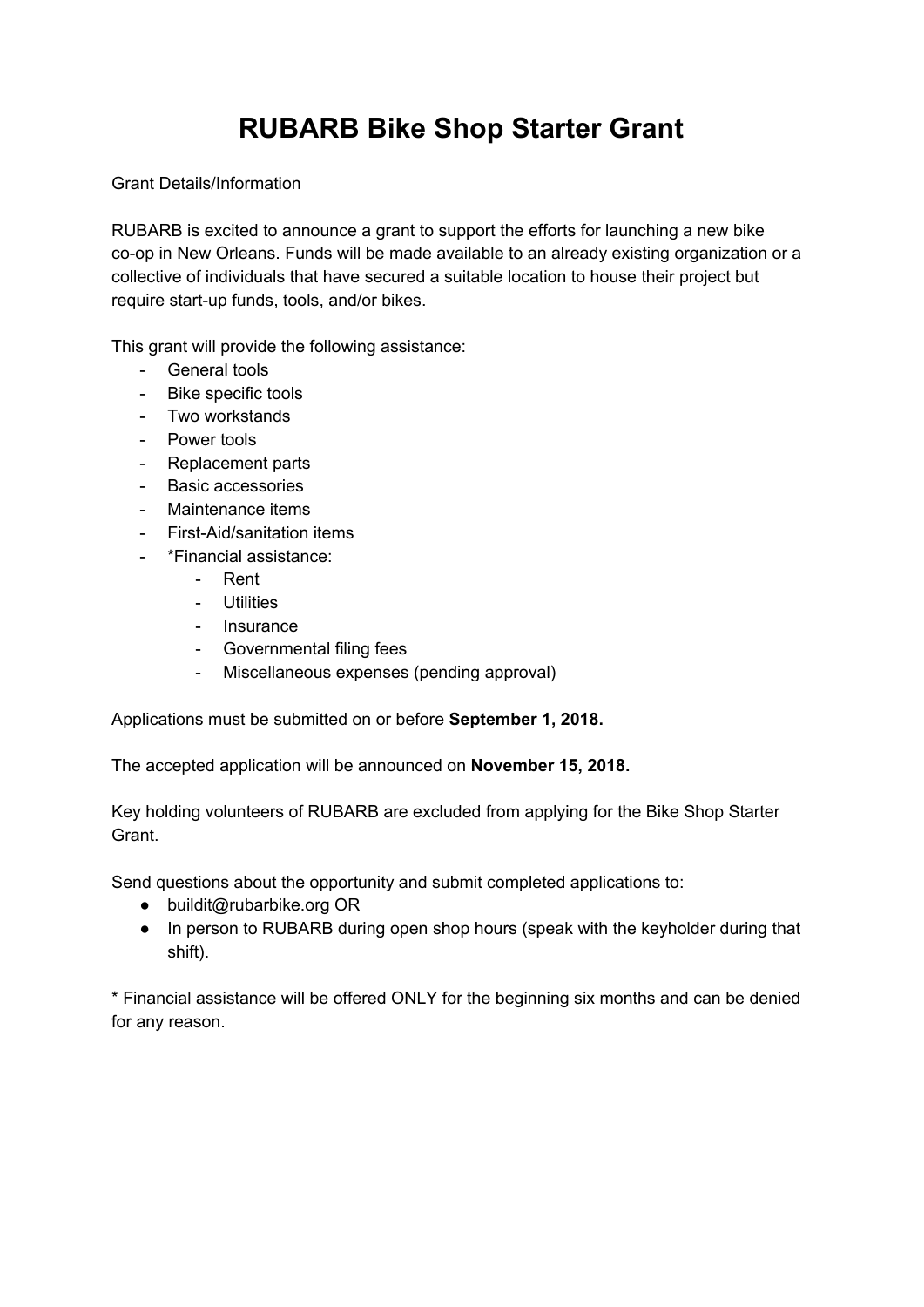## **Grant Requirements**

- Applicant's project will be ready to begin operations no later than January 1, 2019.
	- $\circ$  Cash award will be provided in disbursements based on initial and ongoing expenses for the first 6 months of the new bike co-op.
	- Applicant's project is expected to become sustainable both financially within six months of beginning operations.
- At least one representative from the accepted application must attend RUBARB's monthly meetings to report on activities, and provide **ALL** receipts.
	- Grant recipients will receive up to \$2,000 for expenses such as rent, bills and insurance
	- Recipients will receive enough tools to operate a shop that can serve two or three people fixing their bike at once, as well as used bikes, with materials valued up to \$500.
	- Recipients agree to give a report of expenses and revenue, number of people served, number of days open, number of bikes sold for the first 6 months of operation.
- The project must have at least 6 core volunteers that will commit to opening the new bike co-op a minimum of 3 days/week (~12 hours/week).
- Location is secured to open a new co-op or to store a mobile project.
- Applicants must provide statements of support from the neighbors of the new co-op location or locations where the mobile bike co-op will serve. Applicants must also provide information on their efforts to do community outreach and responses from the neighbors of the proposed location. If the co-op is a mobile co-op, they must show evidence of community outreach in the pop-up locations.
- Grant recipients may use the RUBARB 501c3 status to apply for more grants and give tax deductions on donations. If the recipients choose to use RUBARB as the umbrella 501(c)3, financial records will have to be provided to RUBARB for as long as the new co-op uses RUBARB's tax exempt status.